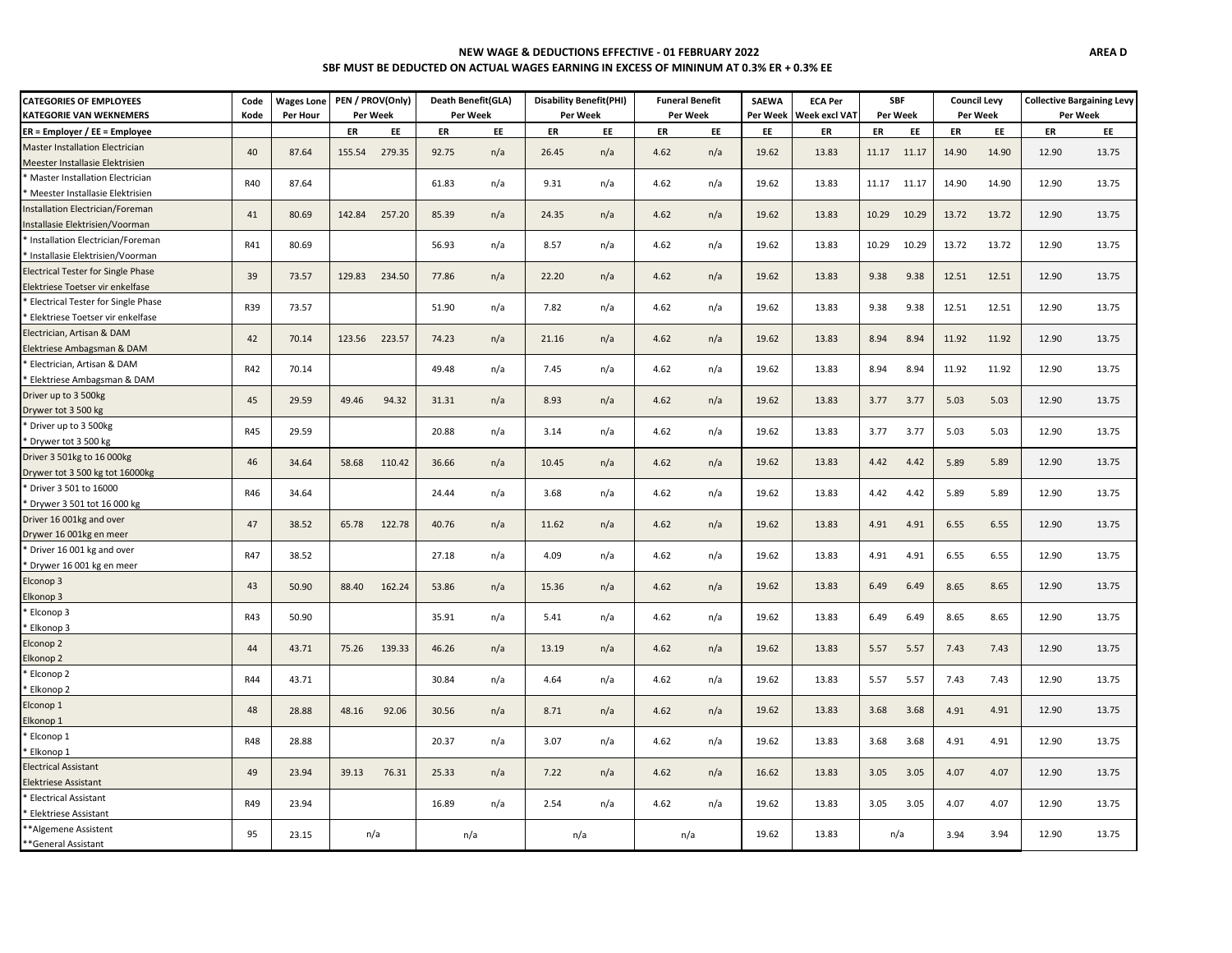| <b>CATEGORIES OF EMPLOYEES</b><br><b>KATEGORIE VAN WEKNEMERS</b> | Code<br>Kode | <b>Wages Lone</b><br>Per Hour |           | PEN / PROV(Only)<br>Death Benefit(GLA)<br><b>Per Week</b><br><b>Per Week</b> |       |     | <b>Disability Benefit (PHI)</b><br>Per Week |     | <b>Funeral Benefit</b><br>Per Week |     | <b>SAEWA</b> | <b>ECA Per</b><br><b>SBF</b><br>Per Week   Week excl VAT<br>Per Week |      |      | <b>Council Levy</b><br>Per Week |           | <b>Collective Bargaining Levy</b><br>Per Week |       |
|------------------------------------------------------------------|--------------|-------------------------------|-----------|------------------------------------------------------------------------------|-------|-----|---------------------------------------------|-----|------------------------------------|-----|--------------|----------------------------------------------------------------------|------|------|---------------------------------|-----------|-----------------------------------------------|-------|
| $ER =$ Employer / EE = Employee                                  |              |                               | <b>ER</b> | EE                                                                           | ER    | EE  | ER                                          | EE  | ER                                 | EE  | EE           | ER                                                                   | ER   | EE   | ER                              | <b>EE</b> | ER                                            | EE    |
| Storeman<br>Stoorman                                             | 93           | 28.88                         | 48.16     | 92.06                                                                        | 30.56 | n/a | 8.71                                        | n/a | 4.62                               | n/a | 19.62        | 13.83                                                                | 3.68 | 3.68 | 4.91                            | 4.91      | 12.90                                         | 13.75 |
| *Storeman<br>*Stoorman                                           | R93          | 28.88                         |           |                                                                              | 20.37 | n/a | 3.07                                        | n/a | 4.62                               | n/a | 19.62        | 13.83                                                                | 3.68 | 3.68 | 4.91                            | 4.91      | 12.90                                         | 13.75 |
| Apprentice Stage 4<br>Vakleerling Stadium 4                      | 54           | 49.11                         | 85.13     | 156.54                                                                       | 51.97 | n/a | 14.82                                       | n/a | 4.62                               | n/a | 19.62        | 13.83                                                                | 6.26 | 6.26 | 8.35                            | 8.35      | 12.90                                         | 13.75 |
| Apprentice Stage 3<br>Vakleerling Stadium 3                      | 53           | 35.10                         | 59.53     | 111.88                                                                       | 37.14 | n/a | 10.59                                       | n/a | 4.62                               | n/a | 19.62        | 13.83                                                                | 4.48 | 4.48 | 5.97                            | 5.97      | 12.90                                         | 13.75 |
| Apprentice Stage 2<br>Vakleerling Stadium 2                      | 52           | 31.54                         | 53.02     | 100.53                                                                       | 33.38 | n/a | 9.52                                        | n/a | 4.62                               | n/a | 19.62        | 13.83                                                                | 4.02 | 4.02 | 5.36                            | 5.36      | 12.90                                         | 13.75 |
| Apprentice Stage 1<br>Vakleerling Stadium 1                      | 51           | 26.65                         | 44.08     | 84.95                                                                        | 28.20 | n/a | 8.04                                        | n/a | 4.62                               | n/a | 19.62        | 13.83                                                                | 3.40 | 3.40 | 4.53                            | 4.53      | 12.90                                         | 13.75 |
| Working ECA Employer<br>Werkende EAV Werkgewer                   | 63           |                               |           |                                                                              |       |     |                                             |     |                                    |     |              | 13.83                                                                |      |      | 29.80                           |           |                                               |       |
| Non-ECA working Employer<br>Nie-EAV werkende Werkgewer           | 64           |                               |           |                                                                              |       |     |                                             |     |                                    |     |              |                                                                      |      |      | 29.80                           |           |                                               |       |
| ECA employer with pension<br>ECA werkgewer met pensioen          | 66           |                               | 558.71    |                                                                              |       |     |                                             |     |                                    |     |              | 13.83                                                                |      |      | 29.80                           |           |                                               |       |
| Non-ECA employer with pension<br>NI-EAV werkgewer met pensioen   | 67           |                               | 558.71    |                                                                              |       |     |                                             |     |                                    |     |              |                                                                      |      |      | 29.80                           |           |                                               |       |

**\* RISK BENEFIT ONLY ( FIXED TERM CONTRACTS ) REFLECTING ON LEVY WITH "R" PREFIX** 

## **AREA 'D' MAGISTERIAL DISTRICTS / DIE LANDDROSDISTRIKTE VAN:**

**"Area D"** means the Magisterial Districts of Bethlehem, Harrismith, Hennenman, Kroonstad, Odendaalsrus, Parys, Ventersburg, Virginia, Welkom and Witsieshoek;

- 1. Employer pays ECA levies and compulsory for employers who are members of the ECA.
- 2. Vat is payable on ECA levies only.
- 3. Please ensure that the correct designation code is entered for each employee on the monthly contribution sheet.
- 4. The minimum council levy is **R80.00** per month per firm.
- 5. Council levy are retained by the Bargaining Council and used towards administration cost.
- 6. \*\*Note that the job description must be adhered to. (**NB**: Maximum period of employment as code 95 is 4 months)

## **A "General Assistant" means an employee who is engaged in any or all of the following tasks:**

 Digging holes and trenches, planting poles and laying and pulling cables in trenches, chasing and cutting walls and concrete floor for conduit, providing no power tools are used. Loading or unloading materials,stripping redundant intallations and equipment incidental thereto from which the supply cables have been removed.

- are not members of the party employer organisation(s) must pay R12,90 per week for each scheduled employee in their employ and all employees who are not members of the party union(s) must pay an amount of R13,75 each per week. The object of CBL is to subsidise the costs ocassioned by collective bargaining and is effective from date of operation of the collective agreement. 7. **A Collective Bargaining Levy (CBL)** has been introduced for all non party employers and non party union employees. Employers who
- 8. Standby Allowance is **R 101.50** per standby shift; Subsistence Allowance is **R 154.80** and travel per kilometer is **R 3.86**

**NEW SICK BENEFIT FUND (S.B.F.) -**